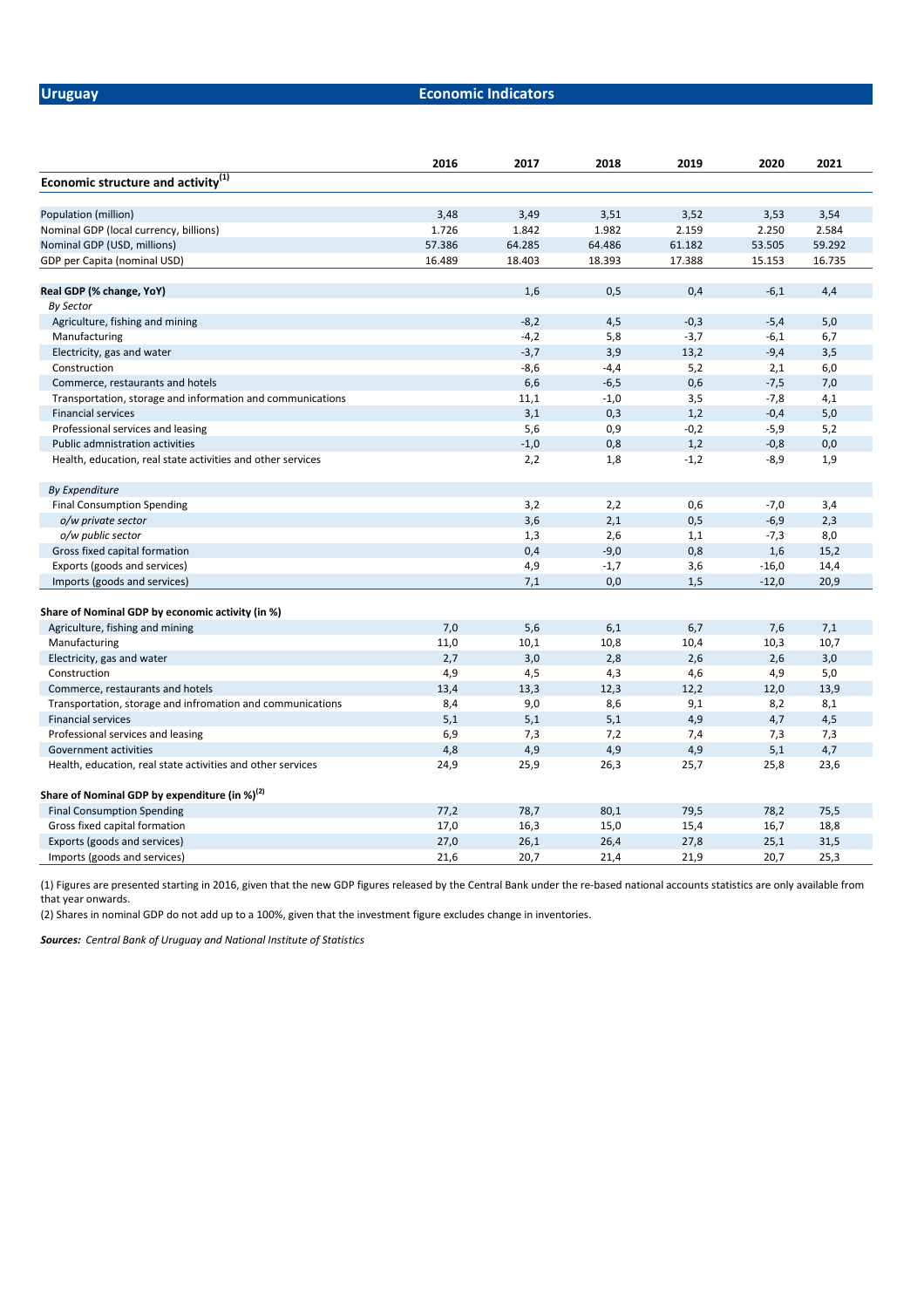**Uruguay Economic Indicators** 

**in USD million**

## **Balance of Payments (1) (2)**

**2016 2017 2018 2019 2020 2021 Current Account 474 8 -266 980 -449 -1.092** Goods and Services **3.065** 3.478 3.268 3.751 3.3810 3.3810 3.3810 3.3810 3.3610 3.751 3.383 3.810 Goods 2.050 1.957 2.291 3.075 2.076 3.963 Exports 10.612 11.122 11.612 11.746 9.924 15.096<br>Merchandise goods 12.064 15.096 9.158 10.057 10.019 10.112 8.645 12.064 Goods under merchanting (net) 1.455 1.634 1.634 1.634 1.634 1.280 3.032<br>
Imports 1.634 11.133 1.655 9.321 8.671 7.848 11.133 Imports 8.562 9.165 9.321 8.671 7.848 11.133 Services 1.015 1.522 978 675 307 -153 Exports 4.901 5.723 5.472 5.341 3.672 3.776 *o/w Tourism* 2.285 2.823 2.620 2.249 1.055 524 Imports 3.886 4.202 4.494 4.665 3.365 3.929 1.0.3 -2.906 -3.57 -3.660 -3.557 -3.633 -2.959 -2.906 -5.015 -5.015 -5.015 -3.633 -2.959 -2.906 -5.015 Net employments´ remunerations 0 3 3 3 4 4 Net repatriated profits and dividends -2.578 -2.443 -2.470 -3.367 -2.334 -1.856 Net reinvested earnings 524 -654 -662 700 -57 -2.556 Net interest paid and the state of the state of the state of the state of the state of the state of the state of the state of the state of the state of the state of the state of the state of the state of the state of the s Secondary Income 70 86 99 189 73 112 **Capital Account 50 20 46 -375 54 1 Financial Account 204 915 -346 306 505 -1.066** Poreign Direct Investment 1.823 1.823 - 1.335 - 1.325 - 1.325 - 1.325 - 1.325 - 1.325 - 1.325 - 1.325 - 1.325<br>1.307 - 1.307 - 1.307 - 1.307 - 1.307 - 1.307 - 1.307 - 1.307 - 1.307 - 1.307 - 1.307 - 1.307 - 1.307 - 1.307 Change in claims held by non-residents in the economy **1.721** 1.721 1.286 1.286 1.409 2.642<br>Portfolio Investment 1.410 859 1.721 1.286 1.176 1.176 1.410 859 Change in assets held abroad by residents<br>
Change in claims held by non-residents in the economy<br>  $\begin{array}{cccc}\n & 441 & -1.392 & -563 & 2.400 & 2.762 & 1.158 \\
 & -1.281 & 779 & 723 & 1.224 & 1.353 & 299 \\
\hline\n\text{Financial Derivatives} & & & & & \\
 & & & & & \\
\hline\n\end{array}$ Change in claims held by non-residents in the economy -1.281 779 723 1.224 1.353 299<br>
Financial Derivatives 6 -224 -21 8 6 -358 Financial Derivatives 6 -358 -358 -358 -359 -224 -224 -21 -21 8 -2258 -358 Net creditor contracts<br>
Net creditor contracts<br>
Net debtor contracts<br>
Net debtor contracts<br>
21 10 26 19 51 3 000 Net debtor contracts and the contracts and the contracts and the contracts contracts and the contracts contracts and the contracts of the contracts of the contracts contracts and the contracts contracts contracts contr 0ther Investment 1.625 -1.060 -1.177 -1.185 -1.177 -1.177 -1.177 -1.630 -1.625 -1.060 Change in assets held abroad by residents -2.354 -1.340 749 1.548 -565 6 Change in claims held by non-residents in the economy -1.169 -1.169 -1.169 -1.164 -88 -82 -82 1.060 -1.066 -1.066<br>Change in Central Bank Reserve Assets -2.262 -2.161 -2.449 -2.449 -408 -1.111 -1.630 -829 **Errors and Omissions -320 888 -125 -299 901 25**

#### **in % of GDP**

|                                                       | 2016   | 2017   | 2018   | 2019   | 2020   | 2021   |  |
|-------------------------------------------------------|--------|--------|--------|--------|--------|--------|--|
| <b>Current Account</b>                                | 0,8    | 0,0    | $-0,4$ | 1,6    | $-0,8$ | $-1,8$ |  |
| Goods and Services                                    | 5,3    | 5,4    | 5,1    | 6,1    | 4,5    | 6,4    |  |
| Goods                                                 | 3,6    | 3,0    | 3,6    | 5,0    | 3,9    | 6,7    |  |
| Exports                                               | 18,5   | 17,3   | 18,0   | 19,2   | 18,5   | 25,5   |  |
| Merchandise goods                                     | 16,0   | 15,6   | 15,5   | 16,5   | 16,2   | 20,3   |  |
| Goods under merchanting (net)                         | 2,5    | 1,7    | 2,5    | 2,7    | 2,4    | 5,1    |  |
| Imports                                               | 14,9   | 14,3   | 14,5   | 14,2   | 14,7   | 18,8   |  |
| Services                                              | 1,8    | 2,4    | 1,5    | 1,1    | 0,6    | $-0,3$ |  |
| Exports                                               | 8,5    | 8,9    | 8,5    | 8,7    | 6,9    | 6,4    |  |
| o/w Tourism                                           | 4,0    | 4,4    | 4,1    | 3,7    | 2,0    | 0,9    |  |
| Imports                                               | 6,8    | 6,5    | 7,0    | 7,6    | 6,3    | 6, 6   |  |
| Primary Income                                        | $-4,6$ | $-5,5$ | $-5,6$ | $-4,8$ | $-5,4$ | $-8,5$ |  |
| Net employments' remunerations                        | 0,0    | 0,0    | 0,0    | 0,0    | 0.0    | 0,0    |  |
| Net repatriated profits and dividends                 | $-4,5$ | $-3,8$ | $-3,8$ | $-5,5$ | $-4,4$ | $-3,1$ |  |
| Net reinvested earnings                               | 0,9    | $-1,0$ | $-1,0$ | 1,1    | $-0,1$ | $-4,3$ |  |
| Net interest paid                                     | $-1,1$ | $-0,7$ | $-0,8$ | $-0,5$ | $-1,0$ | $-1,0$ |  |
| Secondary Income                                      | 0,1    | 0,1    | 0.2    | 0,3    | 0,1    | 0,2    |  |
| <b>Capital Account</b>                                | 0,1    | 0,0    | 0,1    | $-0,6$ | 0,1    | 0,0    |  |
| <b>Financial Account</b>                              | 0,4    | 1,4    | $-0,5$ | 0,5    | 0,9    | $-1,8$ |  |
| Foreign Direct Investment                             | 3,2    | 3,2    | 1,1    | $-2,3$ | $-1,8$ | $-2,3$ |  |
| Change in assets held abroad by residents             | 2,3    | 7,3    | 3,5    | 0,0    | $-1,1$ | 2,2    |  |
| Change in claims held by non-residents in the economy | $-0,9$ | 4,2    | 2,4    | 2,3    | 0,7    | 4,5    |  |
| Portfolio Investment                                  | 3,0    | $-3,4$ | $-2,0$ | 1,9    | 2,6    | 1,4    |  |
| Change in assets held abroad by residents             | 0,8    | $-2,2$ | $-0,9$ | 3,9    | 5,2    | 2,0    |  |
| Change in claims held by non-residents in the economy | $-2,2$ | 1,2    | 1,1    | 2,0    | 2,5    | 0,5    |  |
| <b>Financial Derivatives</b>                          | 0,0    | $-0,3$ | 0,0    | 0,0    | 0,1    | $-0.6$ |  |
| Net creditor contracts                                | 0,0    | $-0,3$ | 0,0    | 0,0    | 0,2    | $-0,6$ |  |
| Net debtor contracts                                  | 0,0    | 0,0    | 0,0    | 0.0    | 0,1    | 0,0    |  |
| Other Investment                                      | $-2,1$ | $-1,8$ | 1,0    | 2,7    | $-3,0$ | $-1,8$ |  |
| Change in assets held abroad by residents             | $-4,1$ | $-2,1$ | 1,2    | 2,5    | $-1,1$ | 0,0    |  |
| Change in claims held by non-residents in the economy | $-2,0$ | $-0,3$ | 0,1    | $-0,1$ | 2,0    | 1,8    |  |
| Change in Central Bank Reserve Assets                 | $-3,8$ | 3,8    | $-0,6$ | $-1,8$ | 3,0    | 1,4    |  |
| <b>Errors and Omissions</b>                           | $-0.6$ | 1.4    | $-0.2$ | $-0.5$ | 1.7    | 0.0    |  |

(1) In accordance with the Sixth Edition of the IMF´s Balance of Payments and International Investment Position Manual (BPM6), whereby:

(i) Current Account Balance (CAB), Capital Account Balance (KAB), Errors and Omissions (E&O) and Financial Account Balance (FAB) satisfy: CAB + KAB + E&O = FAB

(ii) "Goods under merchanting" are those goods that are bought by a resident and then sold to a non-resident, without undergoing any process of substantial transformation nor entering into the resident economy.

(iii) Regarding the Financial Account, a positive (negative) sign over the balance of an underlined entry means that net acquired assets abroad by residents were higher (smaller) than net financial liabilities accumulated by non-residents within the economy, implying a capital outflow (inflow) for that concept.

(iv) "Change in Central Bank Reserve Assets" stands for the variation of gross international reserve assets less valuation adjustments.

(v) Revised series under new methodology starts in 2012.

(2) GDP figures available since 2016 according to the latest update in National Accounts methodology, published by the Central Bank in March 2022.

*Source:* Central Bank of Uruguay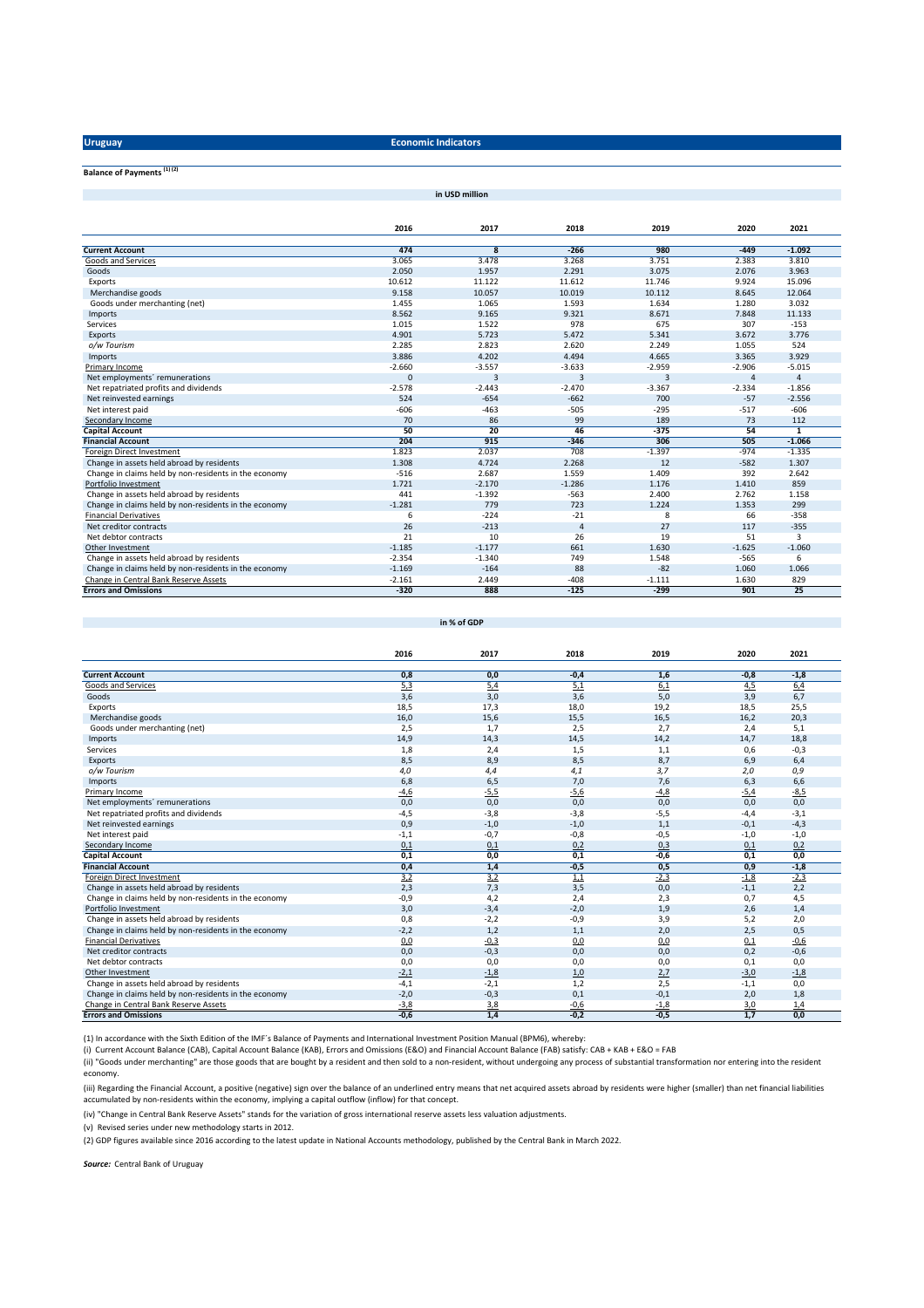**Uruguay Economic Indicators**

|                                                                                       |        |              |           |           |           |           | 2011 2012 2013 2014 2015 2016 2017 2018 2019 2020 2021            |        |      |                |           | 2022               |         |
|---------------------------------------------------------------------------------------|--------|--------------|-----------|-----------|-----------|-----------|-------------------------------------------------------------------|--------|------|----------------|-----------|--------------------|---------|
| Monetary Indicators and Relative Prices <sup>(1)</sup>                                |        |              |           |           |           |           |                                                                   |        |      |                |           | (Latest available) | As of:  |
|                                                                                       |        |              |           |           |           |           |                                                                   |        |      |                |           |                    |         |
| Consumer inflation (% change, YoY, eop)                                               | 8,6    | 7,5          | 8,5       | 8,3       | 9,4       | 8,1       | 6.6                                                               | 8,0    | 8.8  | 9.4            | 8.0       | 9,4                | 2022M04 |
| Producer inflation (% change, YoY, eop)                                               | 11,1   | 5,9          | 6,3       | 10,6      | 6,6       | $-1,9$    | 5,4                                                               | 10,0   | 20,1 | 3,6            | 20,7      | 22,7               | 2022M04 |
| Nominal exchange rate (UYU per USD, eop)                                              |        |              |           |           |           |           | 19,90 19,40 21,39 24,33 29,87 29,26 28,76 32,39 37,34 42,34 44,70 |        |      |                |           | 40,83              | 2022M04 |
| Nominal exchange rate (UYU per USD, 12-month average)                                 |        |              |           |           |           |           | 19,30 20,32 20,50 23,23 27,33 30,08 28,65 30,74 35,28 42,06 43,57 |        |      |                |           | 43,38              | 2022M04 |
| Nominal exchange rate (% change, 12-month average, YoY)                               | $-3,8$ | 5,3          | 0,9       | 13,3      |           | 17,6 10,1 | $-4,8$                                                            | 7,3    | 14,8 | 19,2           | 3,6       | 1,0                | 2022M04 |
| Real Effective Exchange Rate, REER (index base 100 = Dec-2011, eop)                   | 100,0  | 88,7         | 86,4      | 85,6      | 86,2      | 78,7      | 80,0                                                              | 72,6   | 78,1 | 79,1           | 81,8      | 79,5               | 2022M03 |
| REER (% change, YoY, if $+$ = real depreciation)                                      |        | $-5.2 -11.3$ | $-2,6$    | $-0,9$    | 0,7       | $-8,7$    | 1,6                                                               | $-9,2$ | 7.6  | 1,3            | 3,4       | $-0,3$             | 2022M03 |
| Terms of trade, ToT (index base 100 = Dec-2011, eop)                                  |        |              |           |           |           |           | 100,0 101,5 103,5 112,5 108,8 112,0 111,5 105,0 109,7 115,7 113,7 |        |      |                |           | 112,3              | 2022M02 |
| ToT (% change, YoY)                                                                   | $-1,1$ | 1,5          | 2,0       | 8,7       | $-3,3$    | 3,0       | $-0,5$                                                            | $-5,8$ | 4,5  | 5,4            | $-5,9$    | 1,0                | 2022M02 |
| Monetary base (% change, YoY)                                                         | 17,3   | 21,9         | 17,4      | 1,4       | 7,2       | 9,7       | 3,6                                                               | 10,4   | 7,7  | 5,8            | 2,0       | $-11,9$            | 2022M03 |
| M1' (% change, YoY)                                                                   | 20,8   |              | 11,2 15,0 | 3,7       | 5,6       | 8,4       | 15,0                                                              | 8,9    | 5,1  | 18,5           | 17,8      | $-0,2$             | 2022M03 |
| International Reserves (% of GDP) <sup>(2)</sup>                                      |        |              |           |           |           | 23,4      | 24,8                                                              | 24,1   | 23,7 | 30,4           | 28,6      | 27,0               | 2022M03 |
| Interest rate on Central Bank's 30-day bills (annual, in %, average) <sup>(3)</sup>   | 7,4    | 8,9          | 10,5      | 14,0      | 13,0      | 12,0      | 9,5                                                               | 8,2    | 7,9  | 7,0            | 5,2       | 8,4                | 2022M04 |
| Interest rate on Central Bank's 1-year bills (annual, in %, average) <sup>(3)</sup>   | 9,2    | 9,9          | 11,0      |           | 15,1 14,0 | 14,5      | 10,8                                                              | 10,0   | 10,3 | 9,8            | 6,9       | 9,3                | 2022M04 |
| Monetary Policy Interest Rate (overnight reference, annual, in %, eop) <sup>(4)</sup> | 8,75   | 9,0          | 9,25      |           |           |           |                                                                   |        |      | 4,5            | 5,75      | 8,5                | 2022M04 |
| Overnight interbank interest rate (annual, in %, eop) <sup>(5)</sup>                  | 8,8    | 8,9          | 5,3       | 20,0      | 18,0      | 3,5       | 8,6                                                               | 5,0    | 9,0  | 4,3            | 5,5       | 8,5                | 2022M04 |
| Interest rate on local currency deposits (annual, in %, average) <sup>(b)</sup>       | 5,5    | 5,2          | 5,1       | 8,5       | 7,9       | 6,0       | 5,3                                                               | 5,3    | 6,5  | 4,2            | 4,5       | 5,4                | 2022M03 |
| Total bank deposits by private non-financial sector (% of GDP)                        |        |              |           |           |           | 49,2      | 44,2                                                              | 44,0   | 47,7 | 60,3           | 59,7      | 61,5               | 2022M03 |
| By currency (% of total) <sup>(7)</sup> :                                             |        |              |           |           |           |           |                                                                   |        |      |                |           |                    |         |
| Local currency                                                                        | 26,2   | 26,1         | 24,7      | 22,3      | 19,1      | 22,7      | 26,7                                                              | 26,4   | 23,8 | 22,7           | 22,8      | 21,9               | 2022M03 |
| Foreign currency                                                                      | 73,8   | 73,9         |           |           |           |           | 75,3 77,7 80,9 77,3 73,3 73,6                                     |        |      | 76,2 77,3 77,2 |           | 78,1               | 2022M03 |
| By residency (% of total):                                                            |        |              |           |           |           |           |                                                                   |        |      |                |           |                    |         |
| <b>Residents</b>                                                                      | 84,4   | 84,2         | 84,5      | 84,3      | 83,7      | 87,4      | 90,2                                                              | 90,2   | 89,6 | 89,7           | 90,6      | 90,6               | 2022M03 |
| Non-residents                                                                         | 15,6   | 15,8         | 15,5      | 15,7      | 16,3      | 12,6      | 9,8                                                               | 9,8    | 10,4 | 10,3           | 9,4       | 9,4                | 2022M03 |
| Interest rate on local currency loans (annual, in %, average) <sup>(b)</sup>          | 21.9   | 20.7         |           | 22,0 21,5 | 23,2      | 24,7      | 24,6                                                              | 23,8   | 23,6 | 20.2           | 17,5      | 17,1               | 2022M03 |
| Total bank credit to private non-financial sector (% of GDP) <sup>(8)</sup>           |        |              |           |           |           | 26,4      | 23,9                                                              | 23,8   |      | 24,2 27,6 27,2 |           | 27,8               | 2022M03 |
| By currency (% of total) $^{(5)}$ :                                                   |        |              |           |           |           |           |                                                                   |        |      |                |           |                    |         |
| Local currency                                                                        | 45,2   | 46,6         | 44,9      | 43,4      | 43,2      | 45,4      | 48,2                                                              | 48,1   | 49,0 | 49,2           | 48,9      | 51,0               | 2022M03 |
| Foreign currency                                                                      | 54,8   | 53,4         |           | 55,1 56,6 | 56,8      | 54,6      | 51,8                                                              | 51,9   | 51,0 |                | 50,8 51,1 | 49,0               | 2022M03 |
| By residency (% of total):                                                            |        |              |           |           |           |           |                                                                   |        |      |                |           |                    |         |
| Residents                                                                             | 98,6   | 98,8         | 98,9      | 98,9      | 99,0      | 99,0      | 99,0                                                              | 99,3   | 99,1 | 98,6           | 96,6      | 96,5               | 2022M03 |
| Non-residents                                                                         | 1,4    | 1,2          | 1,1       | 1,1       | 1,0       | 1,0       | 1,0                                                               | 0,7    | 0,9  | 1,4            | 3,4       | 3,5                | 2022M03 |
| Total bank credit to non-financial sector (% real change, YoY)                        | 12,1   | 7,3          | 15,4      | 9,4       | 11,5      | $-6,5$    | $-6,6$                                                            | 4,9    | 2,2  | 3,0            | 5.0       | 2,3                | 2022M03 |

(1) Stocks are measured end-of-period (eop).

(2) Figures of ratios of GDP are presented starting in 2016, given that the new GDP figures released by the Central Bank under the re-based national accounts statistics are only available from that year onwards. Figures as a share of GDP are presented through December 2021 based on rolling 12-month Nominal GDP estimated by the Ministry of Economy and Finance; official GDP figures for 2021Q4 will be released by the Central Bank in March 2022.

(3) Weighted average of the cut-off rates in Central Bank´s auctions.

(4) From July of 2013 to September 3<sup>rd</sup> of 2020, the Monetary Policy instrument was based on the control of the Monetary Aggregate M1´. Since Septmber 4<sup>th</sup> of 2020, the Cental Bank of Uruguay returned to the interest rate as policy instrument.

(5) For end-year data, it uses latest rate available from interbank operations.

(6) Weighted average across all maturities.

(7) Assumes all deposits from, and loans to, non-residents are in foreign currency.

(8) Assumes loans to non-residents non-financial sector is private only.

*Sources: Central Bank of Uruguay and National Institute of Statistics*

|                                                                     |      |      |      |      | 2011 2012 2013 2014 2015 2016 2017                                |           |      |      |      | 2018 2019 2020 2021 |        | 2022               |         |
|---------------------------------------------------------------------|------|------|------|------|-------------------------------------------------------------------|-----------|------|------|------|---------------------|--------|--------------------|---------|
| <b>Labor Market Indicators</b>                                      |      |      |      |      |                                                                   |           |      |      |      |                     |        | (Latest available) | As of:  |
|                                                                     |      |      |      |      |                                                                   |           |      |      |      |                     |        |                    |         |
| Activity rate (% of working age population, eop) $(1)$              | 64.1 | 64.0 | 63.6 | 64,7 | 63,8                                                              | 63,4      | 62,9 | 62,5 | 62.2 | 60.7                | 62.0   | 61,9               | 2022M03 |
| Employment rate (% of working age population, eop)                  | 60,1 | 59.9 | 59,4 | 60,4 | 59,0                                                              | 58,4      | 57,9 | 57,2 | 56,7 | 54.5                | 57.7   | 57,1               | 2022M03 |
| Unemployment rate (% of labor force, eop) $^{(2)}$                  | 6.3  | 6.3  | 6.5  | 6.6  | 7,5                                                               | 7,9       | 7,9  | 8,4  | 8.9  | 10.2                | 7.0    | 7.7                | 2022M03 |
| Unemployment insurance (number of beneficiaries, in thousands, eop) | 26.2 | 31.1 | 35.4 | 38,5 | 45,2                                                              | 44,4      | 42,5 | 43.8 | 45.4 | 77.4                | 46.2   | 47,6               | 2022M03 |
| Nominal wages (index base 100 = Dec-2011, eop)                      |      |      |      |      | 100,0 112,6 126,5 142,0 156,1 174,4 190,1 206,1 223,7 240,7 255,5 |           |      |      |      |                     |        | 266,7              | 2022M03 |
| Nominal wages (% change, 12-month average, YoY)                     | 12.9 | 13.1 | 11,4 | 12.8 |                                                                   | 10,4 11,4 | 10,5 | 7.8  | 9.4  | 7.9                 | 5.9    | 6.2                | 2022M03 |
| Real wages (index base 100 = Dec-2011, eop)                         |      |      |      |      | 100,0 105,2 108,7 112,5 112,9 116,6 118,1 118,4 118,1 116,3 114,5 |           |      |      |      |                     |        | 114,6              | 2022M03 |
| Real wages (% change, 12-month average, YoY)                        | 4,0  | 4.2  | 3,0  | 3.4  | 1,6                                                               | 1.6       | 2.9  | 0,2  | 1,3  | $-1.7$              | $-1.5$ | $-1,3$             | 2022M03 |

(1) According to Uruguay´s legislation, the working age population is defined as people who are 14 or more years old.

(2) Labor force is defined as the sum of employed people and the unemployed who are looking for a job. The latter includes people who might be receiveing the unemployment insurance benefit.

*Source: National Institute of Statistics and Social Security Bank*